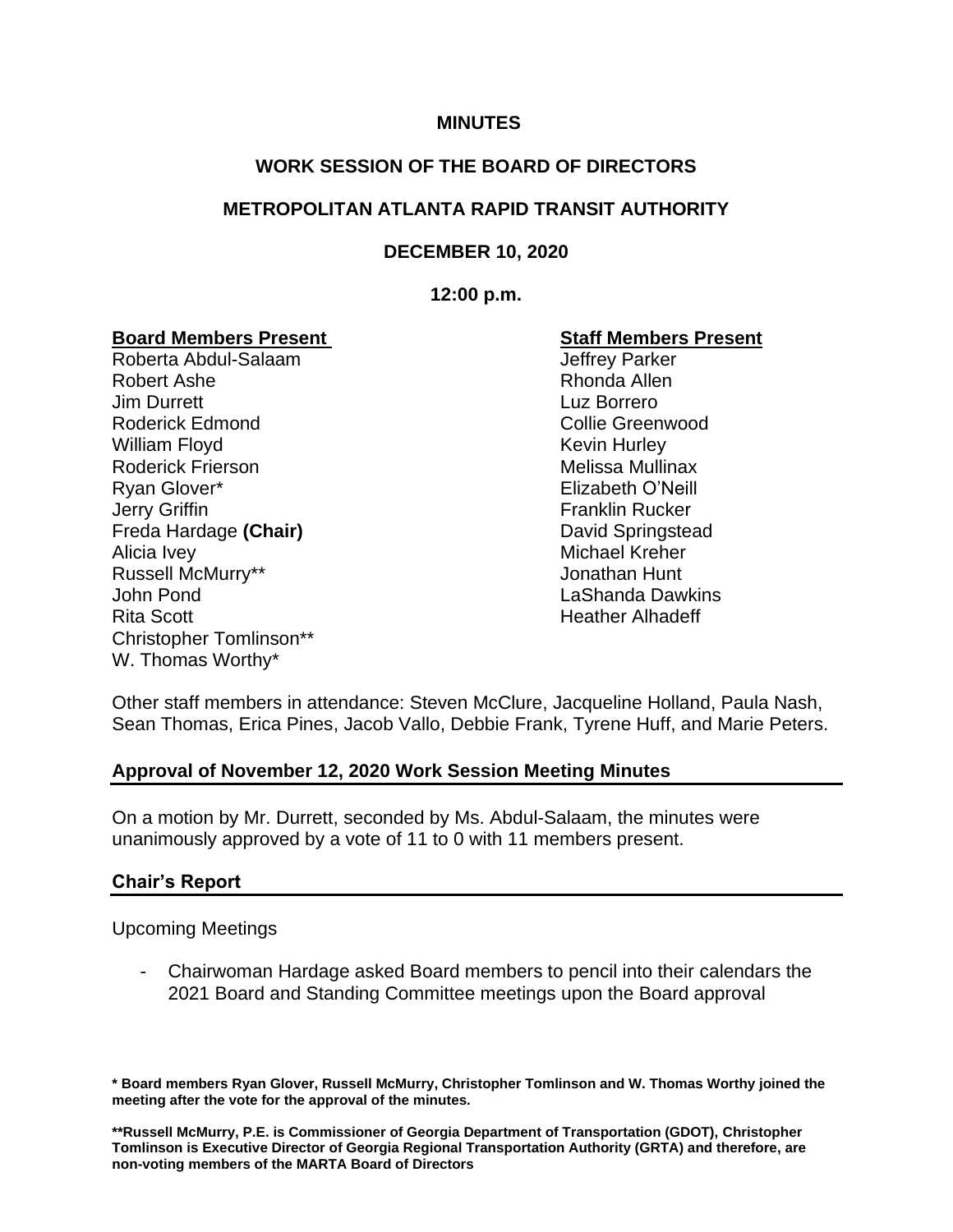# **General Manager/CEO's Report**

#### Year End Review

Mr. Parker, General Manager/CEO, provided the Board with a recap of MARTA's 2020 achievements, employee promotions, project highlights, transit trends and some of the challenges the Authority faced in the wake of the pandemic.

- Achievements
	- o The passage of the 15th Amendment it was unanimously approved by all jurisdiction and a significant effort from the Board, staff and other jurisdictional partners
	- o The 15th Amendment helped to reset MARTA's relationship with the jurisdictions
	- o As part of the 15th Amendment, the Authority made impactful commitments to make some improvements to the system
	- o With the current health climate, MARTA continues to follow through on its commitment to improving the system
		- **Building bus shelters**
		- **EXEDENTIFY Implementing a comprehensive station rehabilitation program**
		- Opening of the Inman park pedestrian bridge over this past summer
		- Continue to design the more MARTA program
		- **•** Summerhill BRT
		- Continue to work with GDOT to develop bus and express lanes along GA400
		- To deliver transit center in DeKalb county by Stonecrest
		- Opened the first transit center in Clayton County
		- Deliver the Capital program with speed and efficiency
		- Strengthening the MARTA brand
		- Continue to demonstrate fiscal responsibility
- Employee Promotion
	- o Establish the first customer experience officer Rhonda Allen to have a renewed relationship with our customer through the riders advisory Council
- Project Highlights
	- o Continue to make the MARTA stations a community hub
	- o Made major accomplishment throughout TOD
	- o Commitment to supporting the development of affordable housing
	- o Improving public outreach
	- o Implemented Centralize Program Management Office
	- o MARTA 2040 initiatives
	- o GDOT approved MARTA's safety plan
	- o Addressing systemic racism through open conversations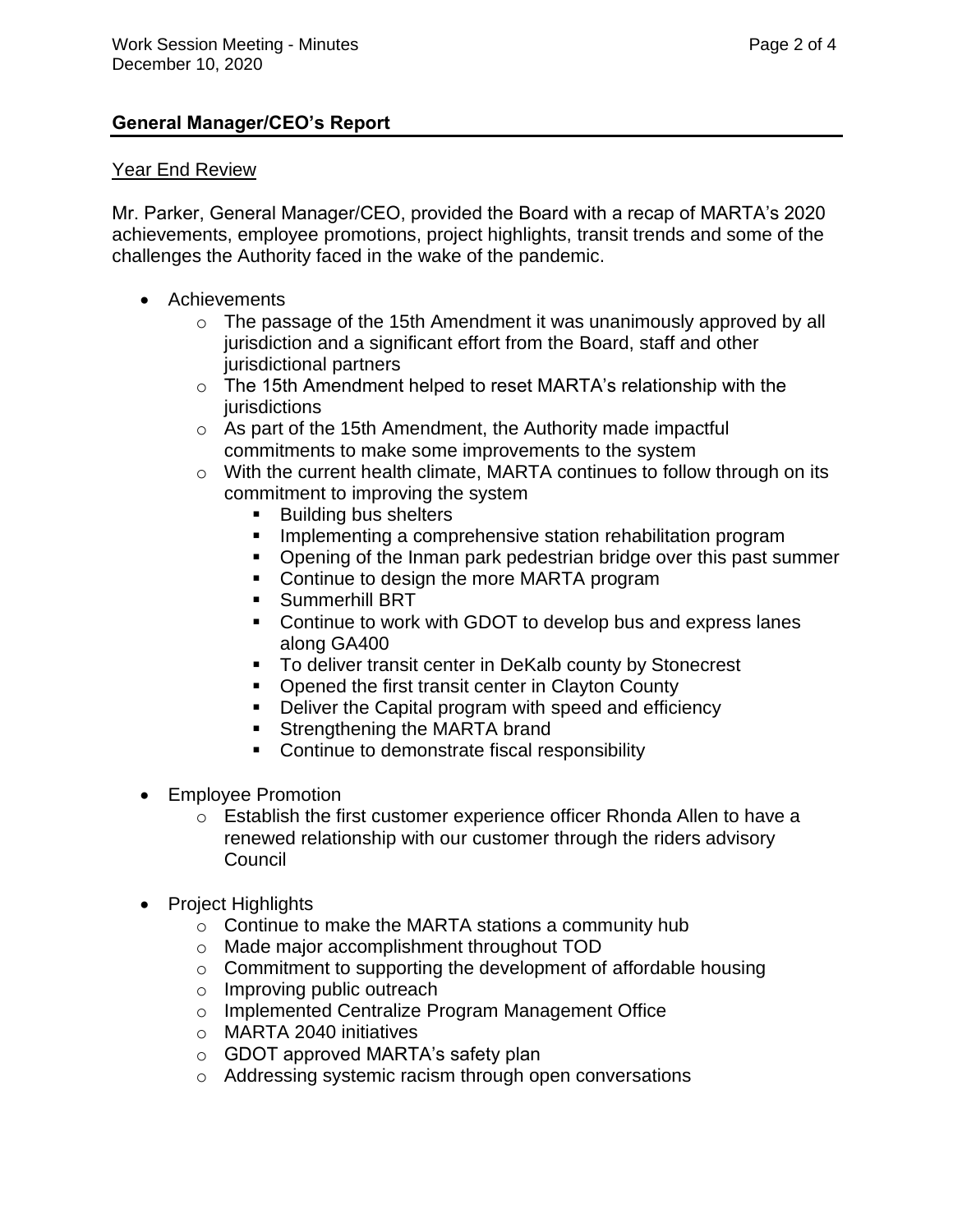- Trends around transit agencies
	- $\circ$  Ridership the Authority is approximately fifty-five percent of our riders pre-COVID
	- $\circ$  In comparison to the twenty (20) largest transit system in the United States (US), during the pandemic as impacted MARTA, the Authority
	- o Several transit agencies are planning to cut services and layoff thousands of employees
	- $\circ$  APTA four (4) key priorities
		- Provide thirty-two billion dollars (\$32) of COVID relief to transit agencies to aid them to cope with the impact of the pandemic
		- Use the FTA emergency relief authority to help communities recover from the pandemic
		- Enact a long-term surface transportation Act that addresses three top priority
		- Revise some policies of the current Administration

# Return to New Normal Plan

Mr. Greenwood provided the Board with an update on the various measures the Authority has implemented and continues to execute in anticipation of MARTA staff returning to the office.

- Current Conditions
	- $\circ$  COVID cases in the state of Georgia has not seen much improvement
	- o One MARTA employee died from COVID
	- $\circ$  Bus ridership is down by fifty-nine percent (59%)
	- $\circ$  Rail ridership is down by sixty-seven percent (67%)
	- o Ninety-nine percent (99%) of riders on bus wear a facial mask while ninety percent (90%) of riders on rail wear a facial mask
- Body of Works scope of the report
	- o Summarizes sixty-five things that MARTA is doing in anticipation for staff return
	- o Four condition must be met before return to full occupancy to the office
	- o Customers focus strategies
		- Disinfection high traffic areas and surfaces
		- Reopening transit restrooms (increase cleaning)
		- Face mask distribution
	- o Employees focus strategies
	- o Crisis response, stabilization, readiness and resilience
	- o Handbook format
	- o Central resource for Employees
		- **•** Provide employees with information on: